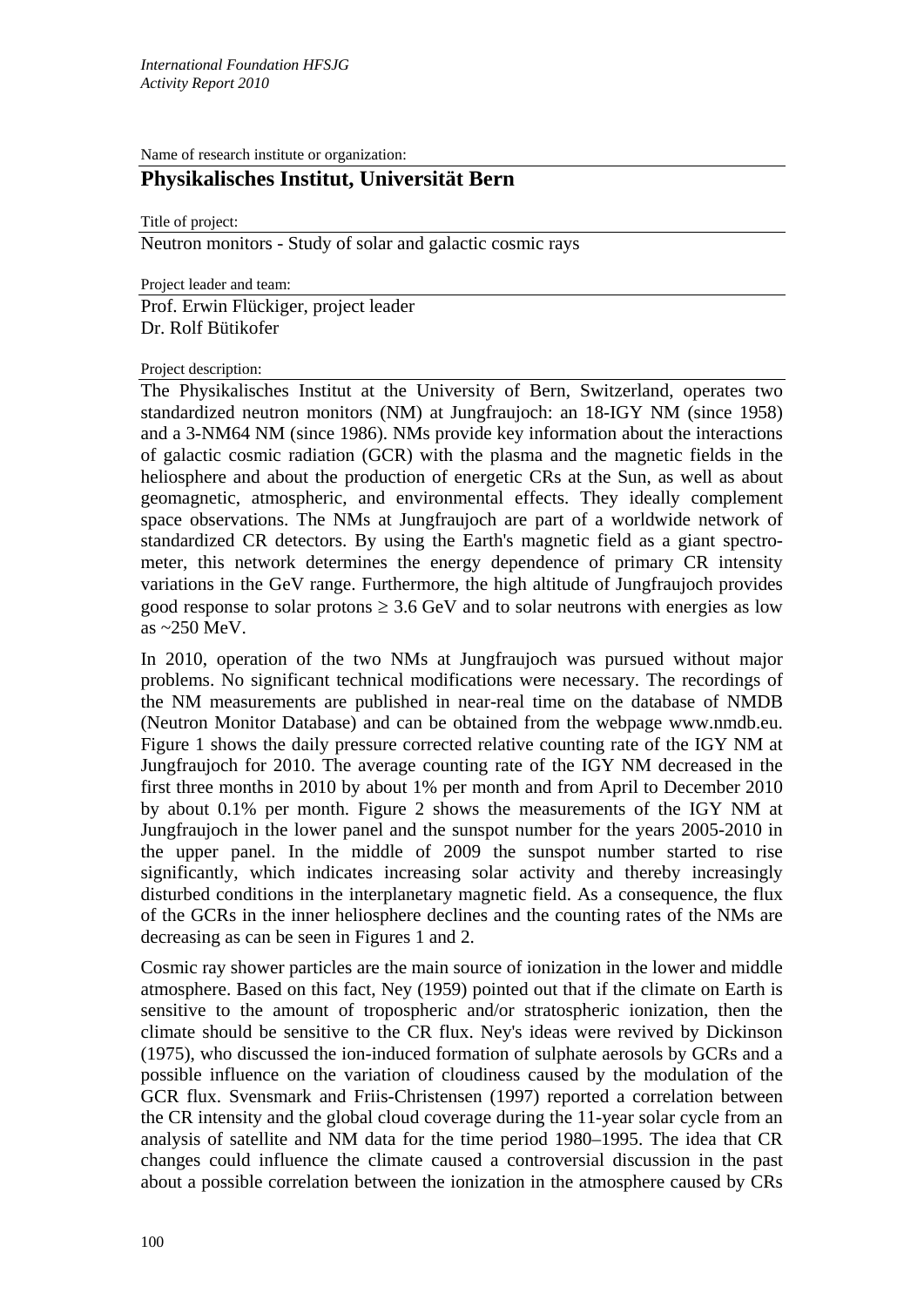and climate on Earth. In the last decennium many papers pro and contra this hypothesis have been published, see e.g. Scherer et al. (2006) and references therein. In this context, an increasing need for detailed information on the CR induced ionization in the Earth's atmosphere with high resolution in space and in time is apparent. Therefore an application was developed (essentially by the University of Bern) that computes the ionization rate at an altitude of about 3 km above sea level in near real-time based on the NM data from NMDB within the framework of the European Seventh Framework (FP7) project NMDB. The ionization rate in the region of Jungfraujoch (46.5°N, 8°E) at 700 g/cm<sup>2</sup> (about 3.2 km asl) is plotted for the year 2010 in Fig. 3. Similar to the count rate of the IGY NM at Jungfraujoch the ionization rate shows as expected a decrease  $(-0.7\%$  per month) in the first three months at the beginning of 2010 and stays about constant during the rest of the year. The computations of the ionization rate are made automatically and the measurements of the NMs are transferred to the database without preceding quality checks. We therefore skipped the values with very large discrepancies in Fig. 3. Based on the predicted increase in solar activity for the next few years and on the disturbances in interplanetary space that will result from this solar activity, the variations in the ionization rate are also expected to increase.



Figure 1: Relative pressure corrected daily counting rate of the IGY neutron monitor at Jungfraujoch for 2010.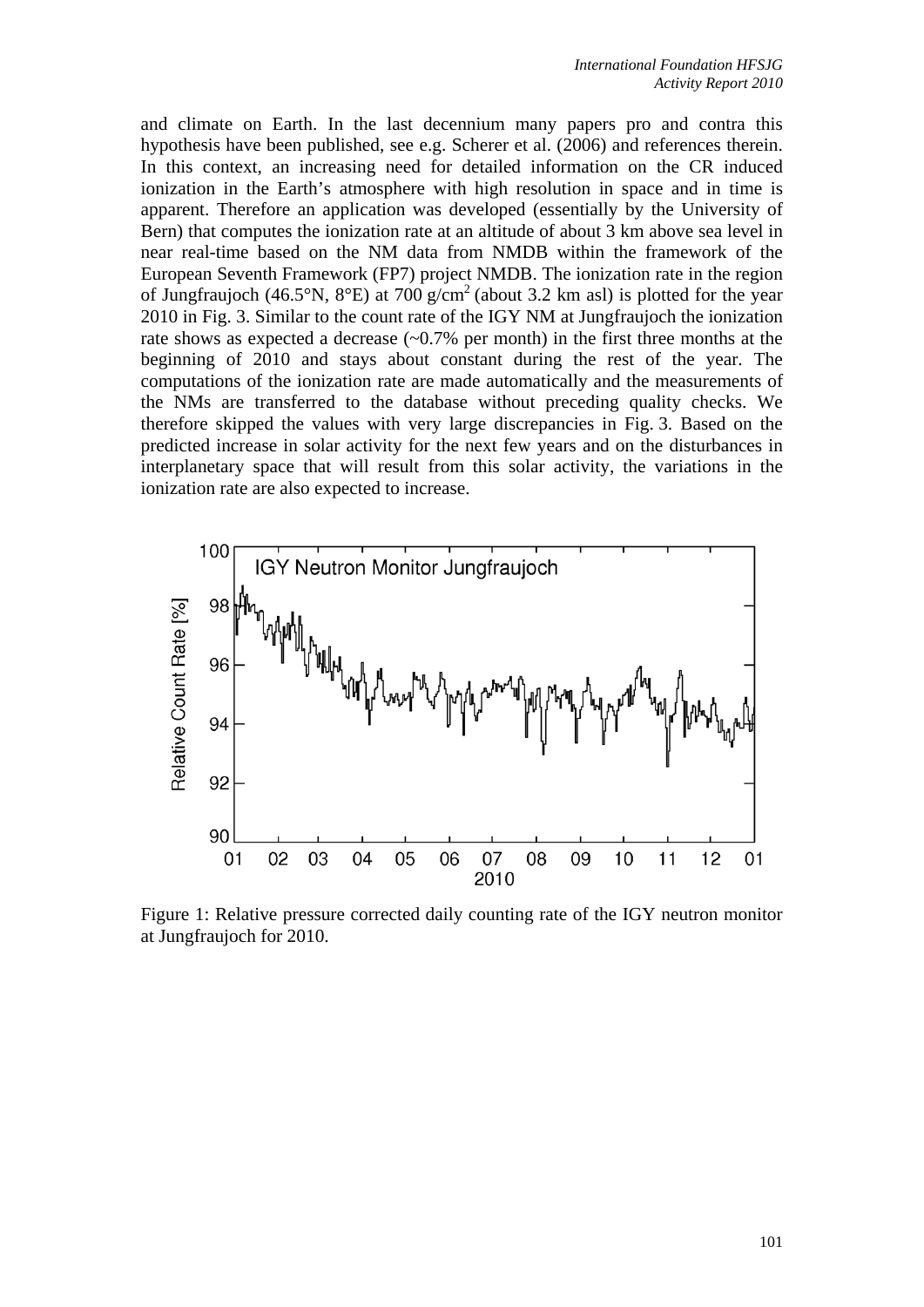

Figure 2: Smoothed monthly sunspot numbers (January 2005-June 2010) and monthly sunspot numbers (July 2010-December 2010) (top pannel), pressure corrected monthly average counting rate of IGY neutron monitor at Jungfraujoch (bottom pannel) for the years 2005-2010. The neutron monitor count rate is expressed in relative units with respect to May 1965.



Figure 3: Ionization rate in the region of Jungfraujoch (46.5°N, 8°E) at 700 g/cm<sup>2</sup> (about 3.2 km asl) for 2010 as determined by the application "Ionization and radiation dose rates in the Earth's atmosphere" under www.nmdb.eu.